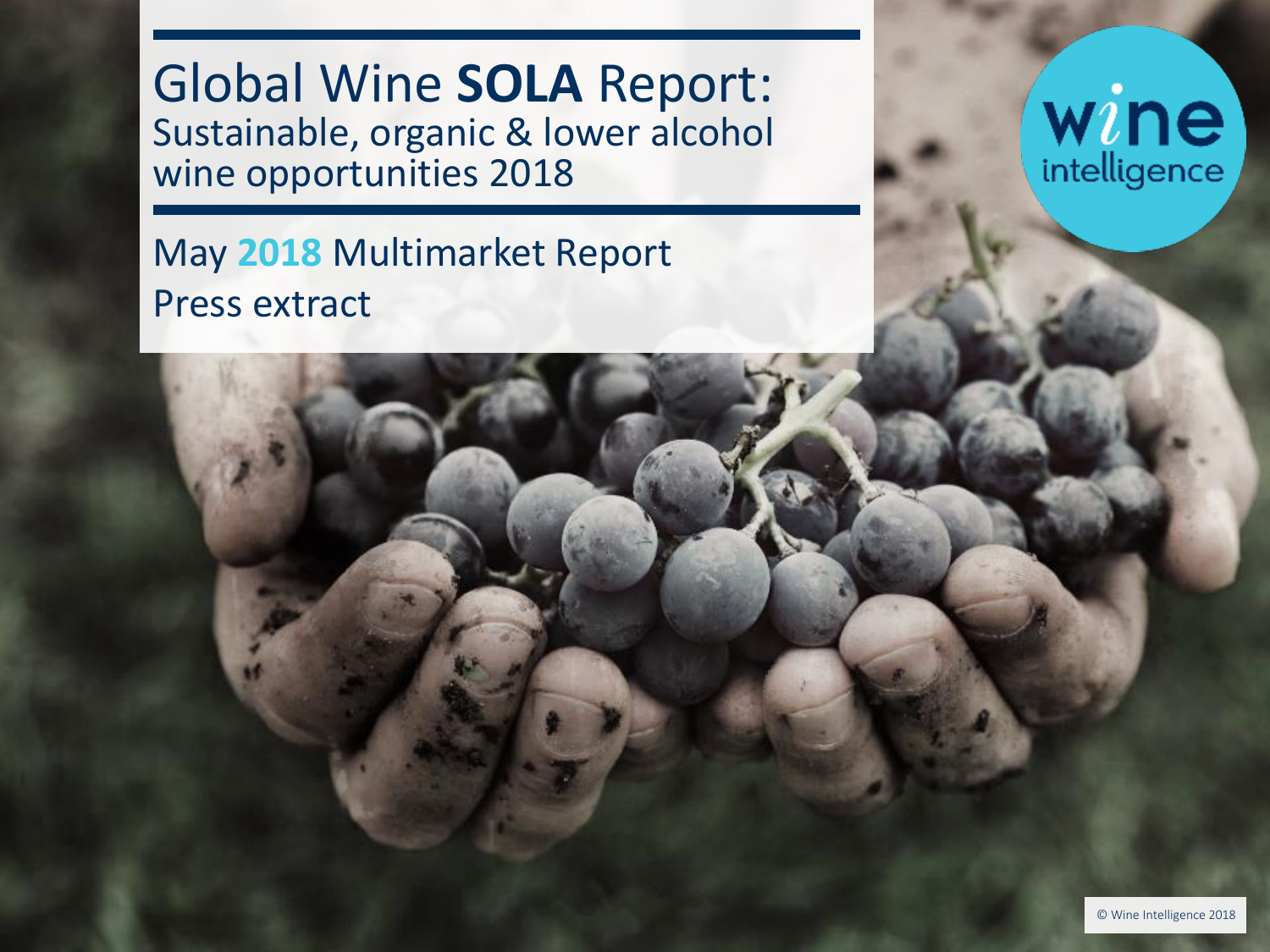

### Copyright © Wine Intelligence 2018

- All rights reserved. No part of this publication may be reproduced in any form (including photocopying or storing it in any medium by electronic means) without the permission of the copyright owners. Application for permission should be addressed to Wine Intelligence.
- **The source of all information in this publication is Wine Intelligence unless otherwise stated.**
- **EXED THE INTER INTER 10** Wine Intelligence shall not be liable for any damages (including without limitation, damages for loss of business or loss of profits) arising in contract, tort or otherwise from this publication or any information contained in it, or from any action or decision taken as a result of reading this publication.
- **Please refer to the Wine Intelligence Terms and Conditions for Syndicated Research Reports for details about the licensing of this report, and the** use to which it can be put by licensees.
- Wine Intelligence Ltd: 109 Maltings Place, 169 Tower Bridge Road, London SE1 3LJ Tel: 020 7378 1277. E-mail: info@wineintelligence.com. Registered in England as a limited company number: 4375306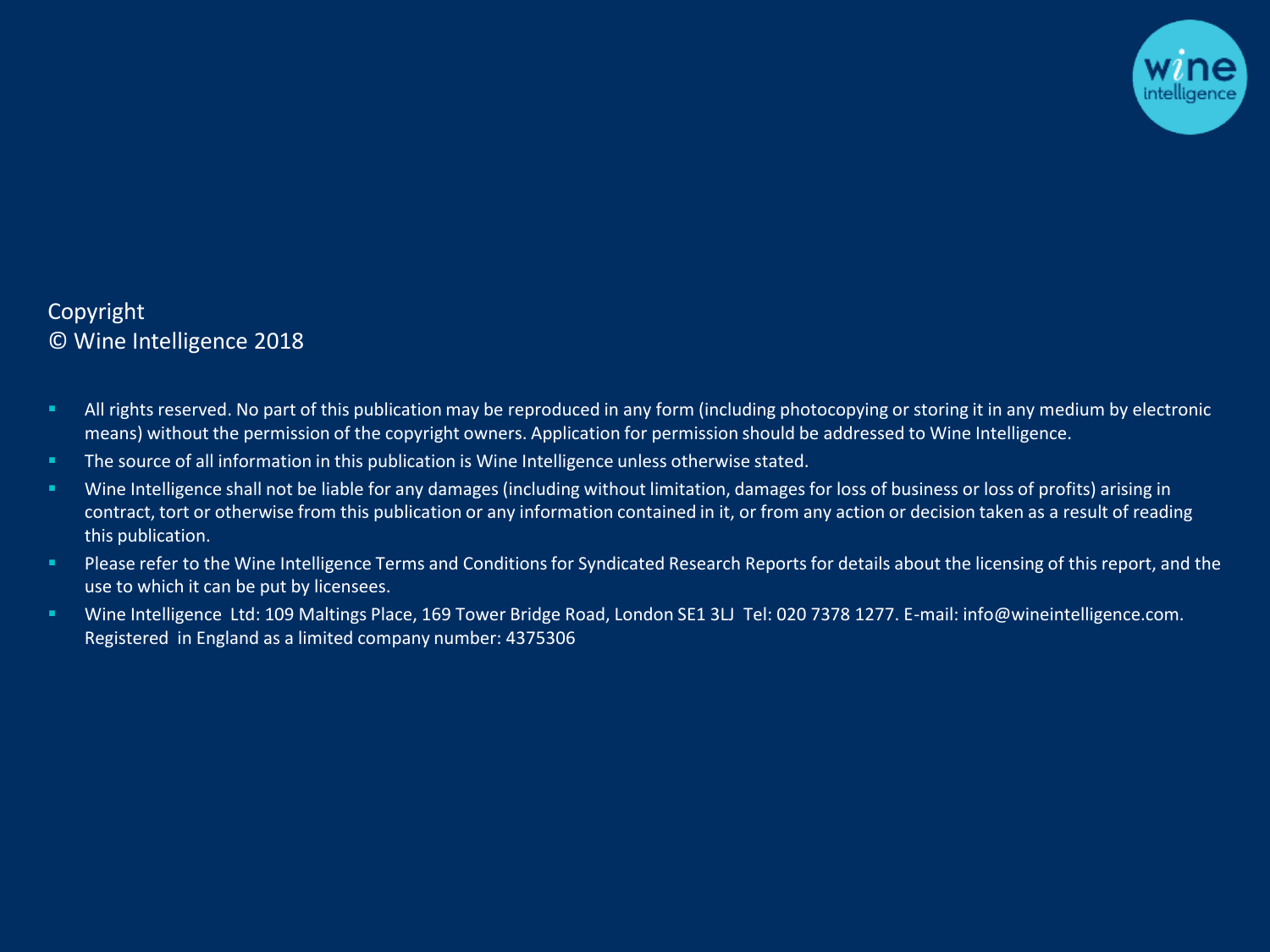## Key findings

Consumers display strong familiarity and understanding of organic wine

### **1. Organic wine represents the strongest opportunity within the SOLA universe**

- **Organic wine ranks first in the SOLA wine opportunity index amongst consumers across 11 markets**
- **•** Organic is best understood and recognised alternative wine type by both trade and consumers based on external accreditation and strong awareness of organic in adjacent food and drink categories e.g. coffee & chocolate
- **EXEDER ISLES IN A Broad understanding of organic principles occurs despite over 300 certifying bodies for organic wine and** different regulations within markets and underlying consumer view that wine is 'natural' and therefore 'organic'
- **Some trade still questioning fundamental organic wine quality and the willingness for consumers to pay a** premium for organic wine
- **Organic wine opportunity particularly strong in Finland, Sweden and Germany, driven by strong retail** objectives to increase market share of organic wines

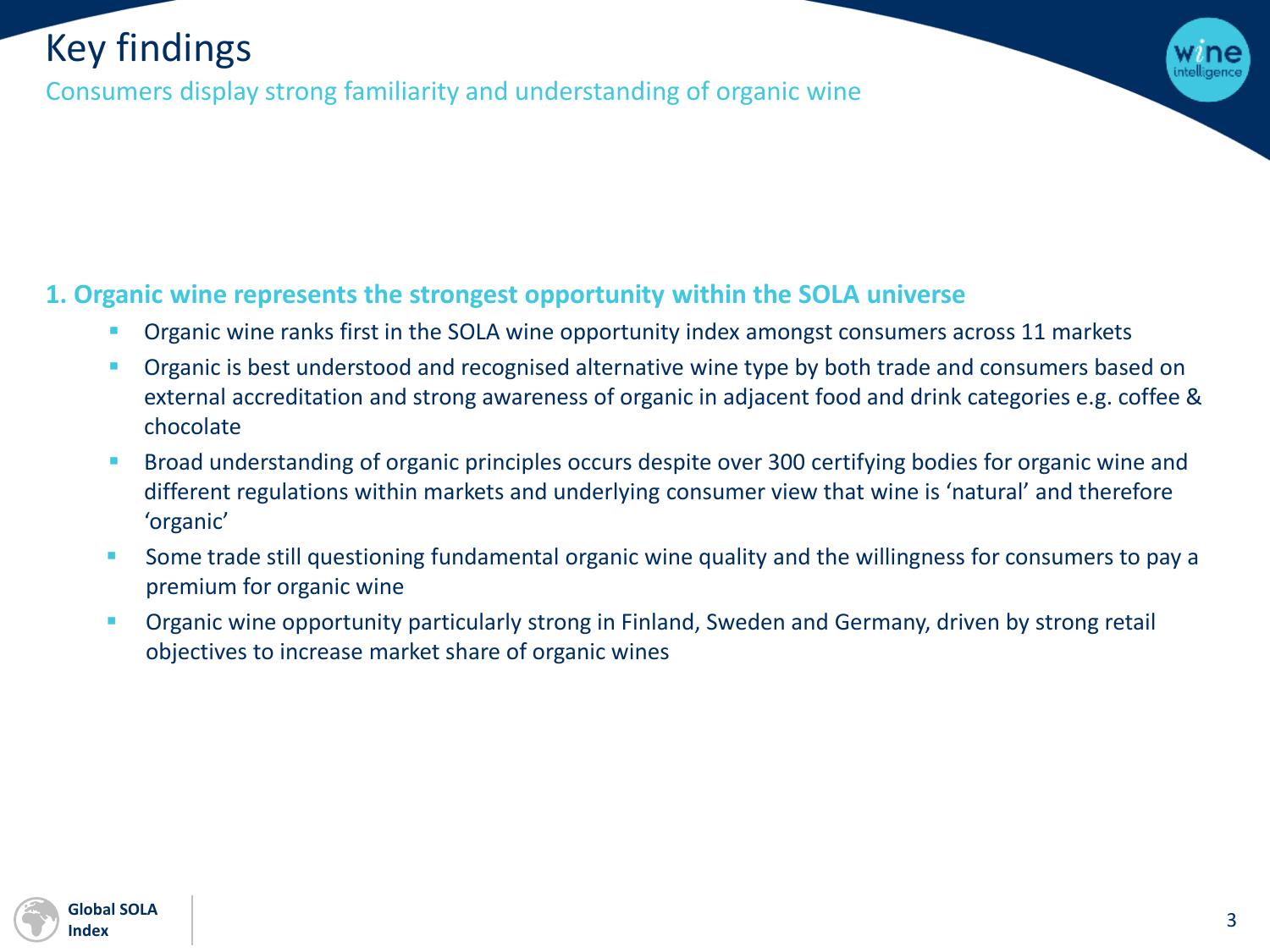## Key findings

Wines classifying themselves as 'sustainably-produced' or 'environmentallyfriendly' score strongly in the SOLA index

### **2. Strong and positive opportunity for sustainably-produced wines, despite complexity of sustainability certification and lack of single definition**

- **EXP** Consumers report positive intent to purchase sustainably-produced wine in the future, although current awareness levels remain low
- **E.** Despite the complexity of sustainability certifications globally, consumers are drawn to wine that is produced 'sustainably' whether or not this comes with an endorsed accreditation, although endorsed accreditation does build positive equity
- **EXTED Strong support amongst consumers for sustainably-produced wine across a range of markets and beyond** Finland, particularly in Germany, Portugal and the US

**3. Strong opportunity for wine positioned as environmentally-friendly which may not carry accredited endorsement, but must be credible**

**EXTED Strongest support for environmentally-friendly wine in Finland and opportunity also in the English-speaking** markets of the USA, Ireland and the UK

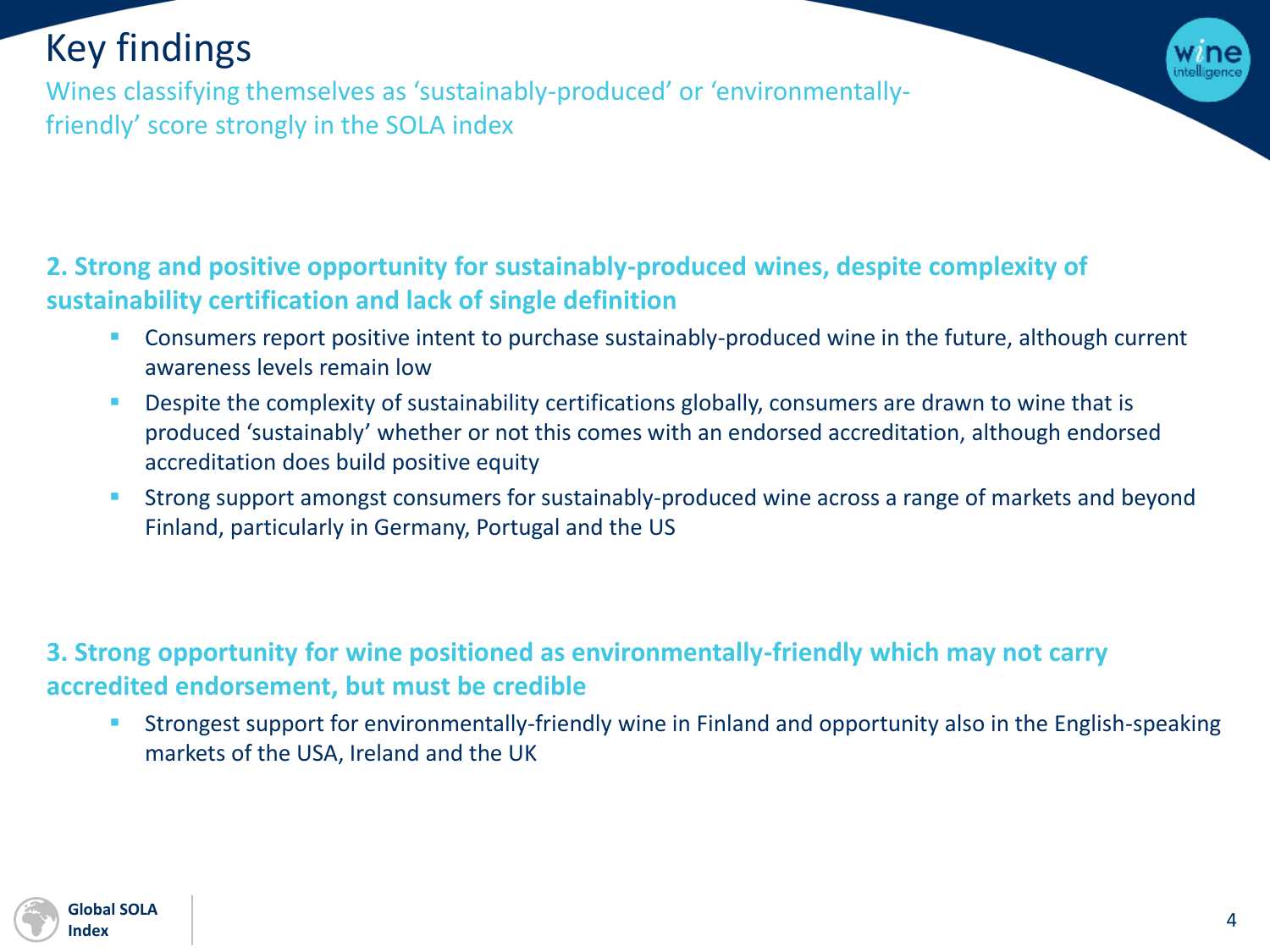

# SOLA opportunity index

# Organic wine

# Sustainable wine

Lower-Alcohol wine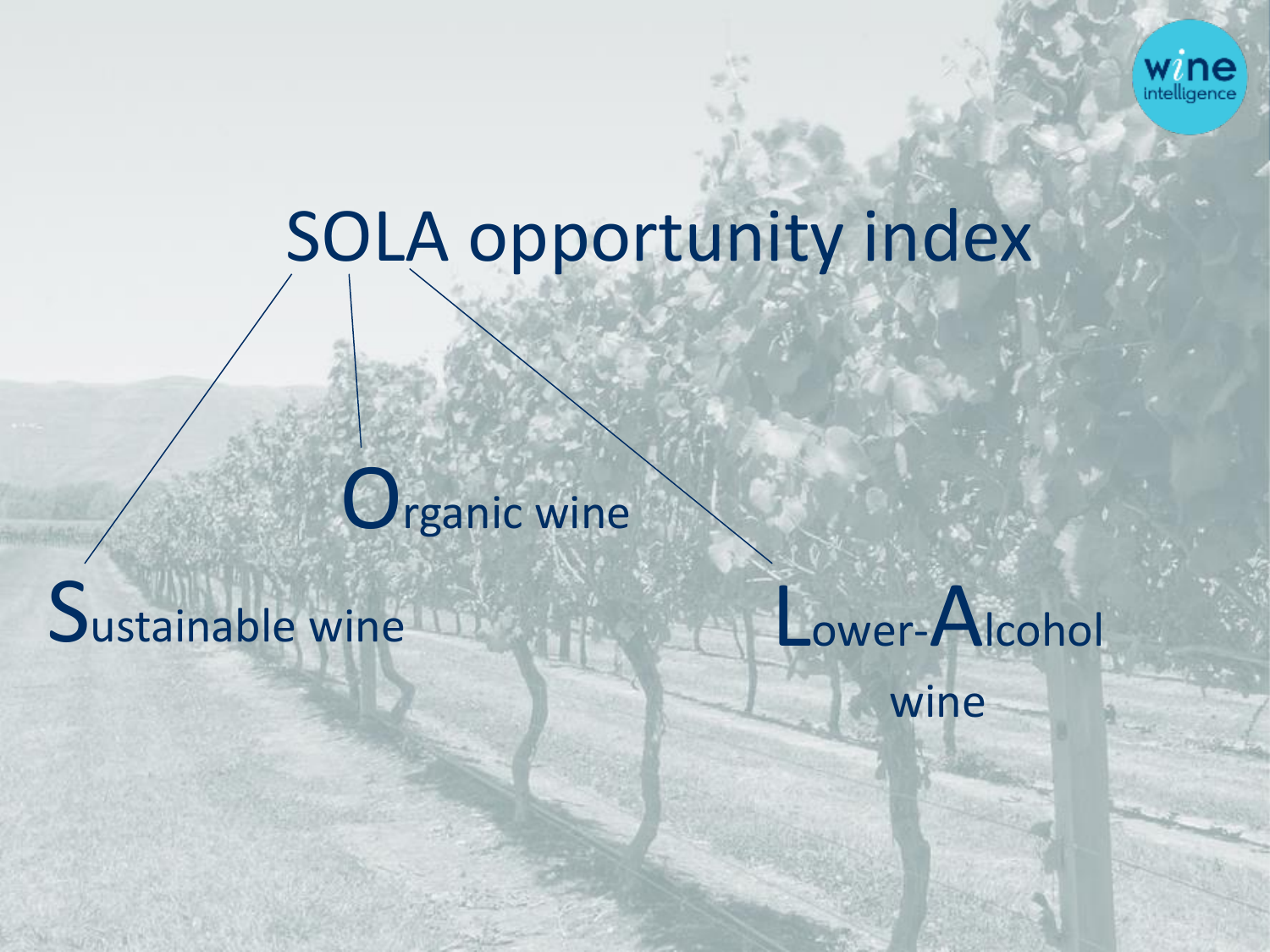### <span id="page-5-0"></span>Global SOLA wine opportunity index 2018: Sustainable, organic & lower alcohol wine opportunity index Testing the opportunity for alternative wine types and styles across 11 wine markets



**Global SOLA Index**

6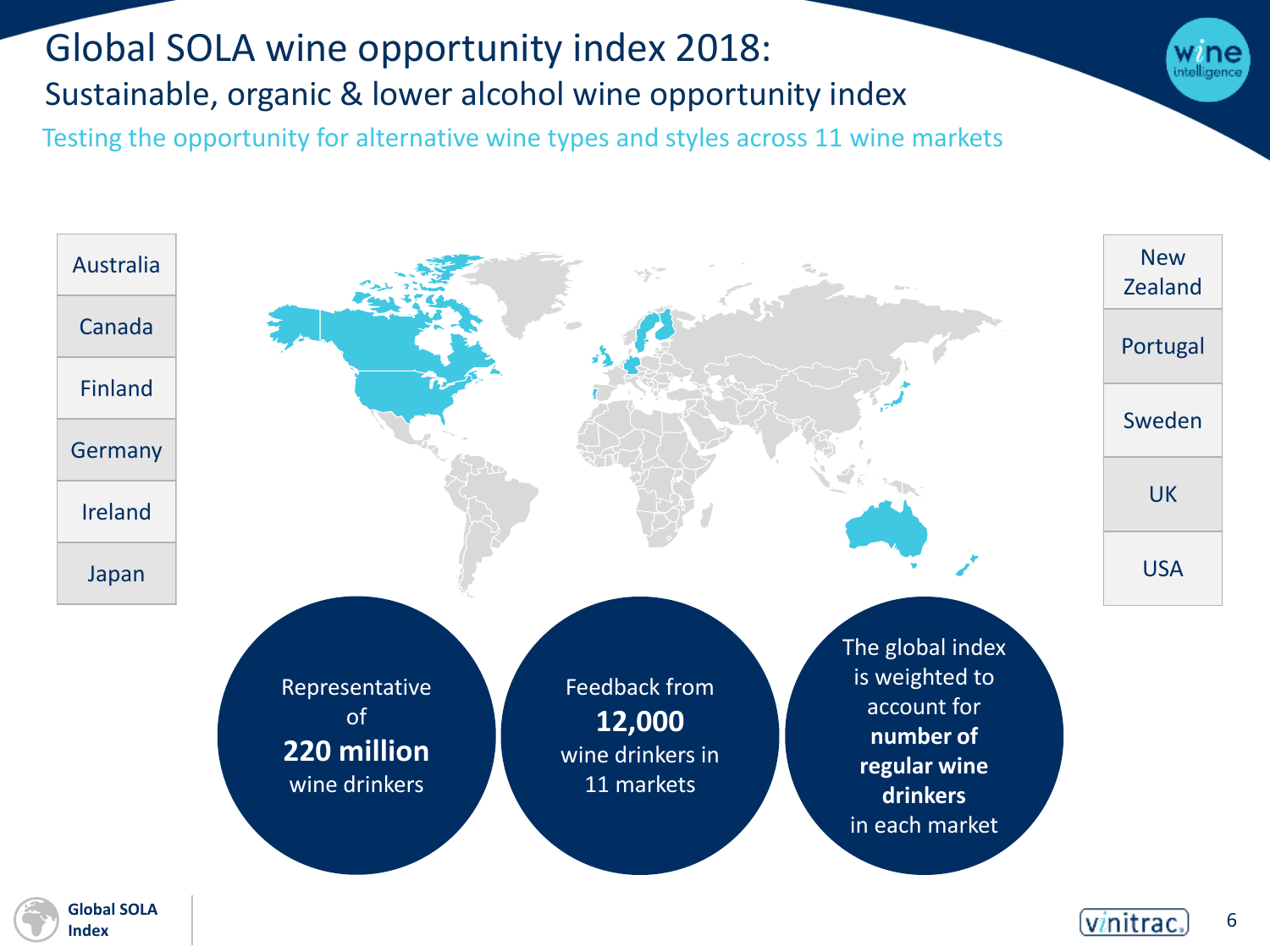## Calculating the SOLA wine opportunity index

Using three measures of 'opportunity' – Awareness, Purchase Intent and Affinity – we created an index to show which alternative wine types had the best opportunity by market

The index has been weighted to reflect the size of the wine drinking population in each market, enabling the SOLA wine index to be more reflective of the global market opportunity



**Global SOLA Index**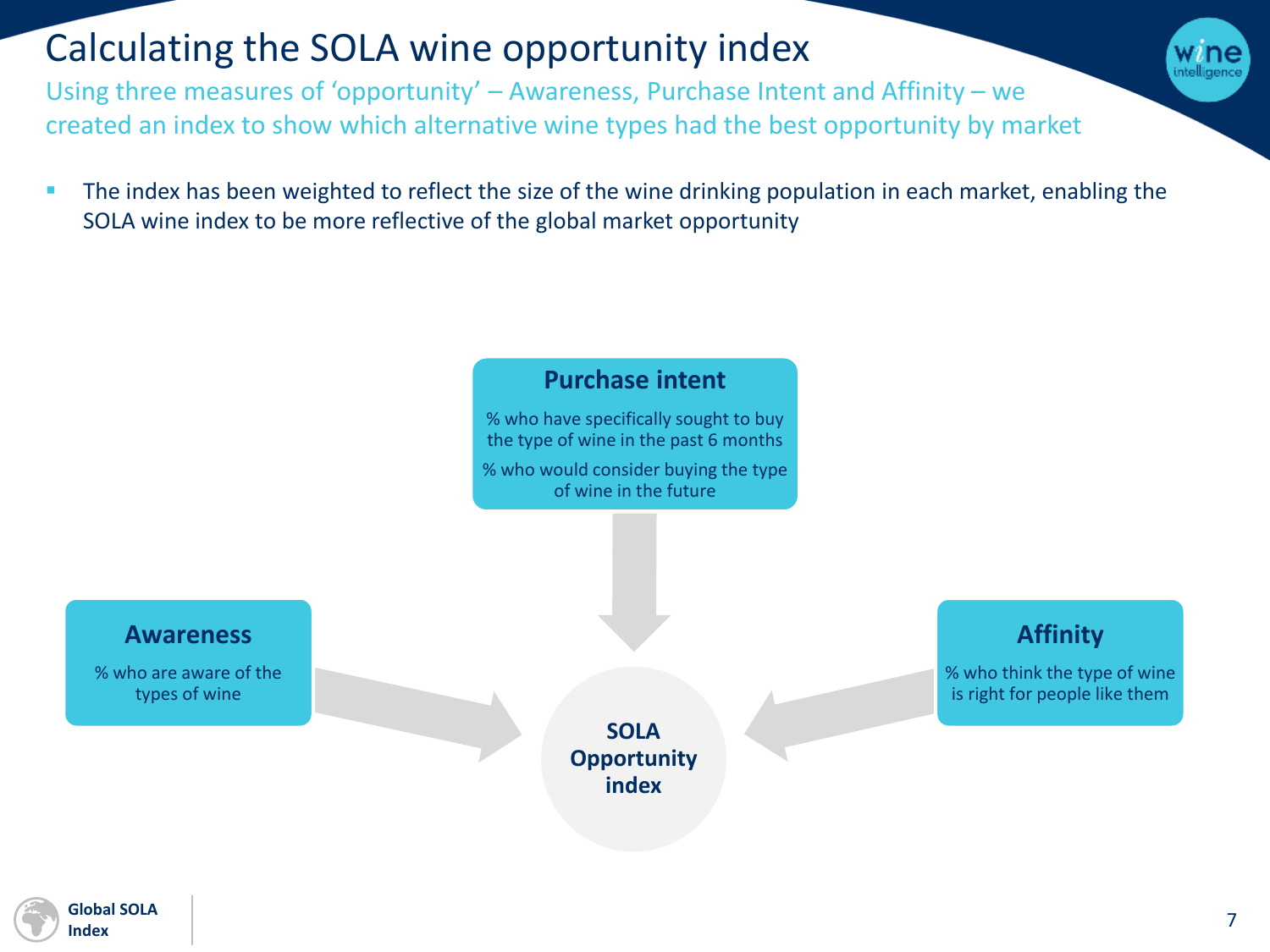### Global SOLA wine opportunity index 2018

Organic wine achieves the highest opportunity score; more generic concepts like 'Sustainably-produced' and "Environmentally-friendly' also score highly

|                 |                                   |                  |        | $\leftrightarrow$ |         |                |       |                              | $\bigoplus$ |        | ╬               |           | [GLOBAL]                                |
|-----------------|-----------------------------------|------------------|--------|-------------------|---------|----------------|-------|------------------------------|-------------|--------|-----------------|-----------|-----------------------------------------|
| <b>Rank</b>     | <b>Type of wine</b>               | <b>Australia</b> | Canada | <b>Finland</b>    | Germany | <b>Ireland</b> | Japan | <b>New</b><br><b>Zealand</b> | Portugal    | Sweden | <b>UK</b>       | <b>US</b> | <b>Weighted</b><br>opportunity<br>index |
| 1st             | Organic wine                      | 38               | 45     | 70                | 52      | 48             | 47    | 39                           | 33          | 68     | 42              | 48        | 47.2                                    |
| 2 <sub>nd</sub> | Sustainably-produced wine         | 35               | 39     | 51                | 50      | 40             | 40    | 40                           | 49          | 40     | 37              | 44        | 42.6                                    |
| 3rd             | Fairtrade wine                    | 30               | 37     | 56                | 48      | 49             | 29    | 31                           | 27          | 52     | 50 <sup>°</sup> | 44        | 41.7                                    |
| 4th             | Environmentally-friendly wine     | 35               | 35     | 48                | 33      | 41             | 38    | 36                           | 38          | 35     | 39              | 45        | 40.1                                    |
| 5th             | Preservative-free wine            | 36               | 35     | 41                | 30      | 35             | 57    | 29                           | 33          | 33     | 27              | 39        | 38.3                                    |
| 6th             | Sulphite-free wine                | 31               | 37     | 39                | 27      | 42             | 41    | 29                           | 35          | 32     | 30 <sup>°</sup> | 40        | 36.4                                    |
| 7th             | Wine from a carbon-neutral winery | 33               | 32     | 31                | 31      | 27             | 30    | 30 <sup>°</sup>              | 18          | 27     | 32              | 34        | 31.8                                    |
| 8th             | Lower-alcohol wine                | 38               | 31     | 29                | 26      | 36             | 25    | 43                           | 35          | 26     | 31              | 28        | 29.0                                    |
| 9th             | <b>Biodynamic wine</b>            | 27               | 25     | 35                | 27      | 31             | 26    | 27                           | 16          | 31     | 27              | 31        | 28.4                                    |
| 10th            | Orange / skin contact wine        | 19               | 27     | 29                | 17      | 32             | 24    | 15                           | 20          | 20     | 28              | 32        | 27.0                                    |
| 11th            | Vegan wine                        | 22               | 22     | 37                | 19      | 24             | 19    | 23                           | 14          | 28     | 23              | 29        | 24.6                                    |
| 12th            | Non-alcoholic wine                | 26               | 21     | 31                | 26      | 29             | 17    | 19                           | 13          | 38     | 28              | 22        | 23.0                                    |
|                 |                                   |                  |        |                   |         |                |       |                              |             |        |                 |           |                                         |

= ranks among the top 3 in the market



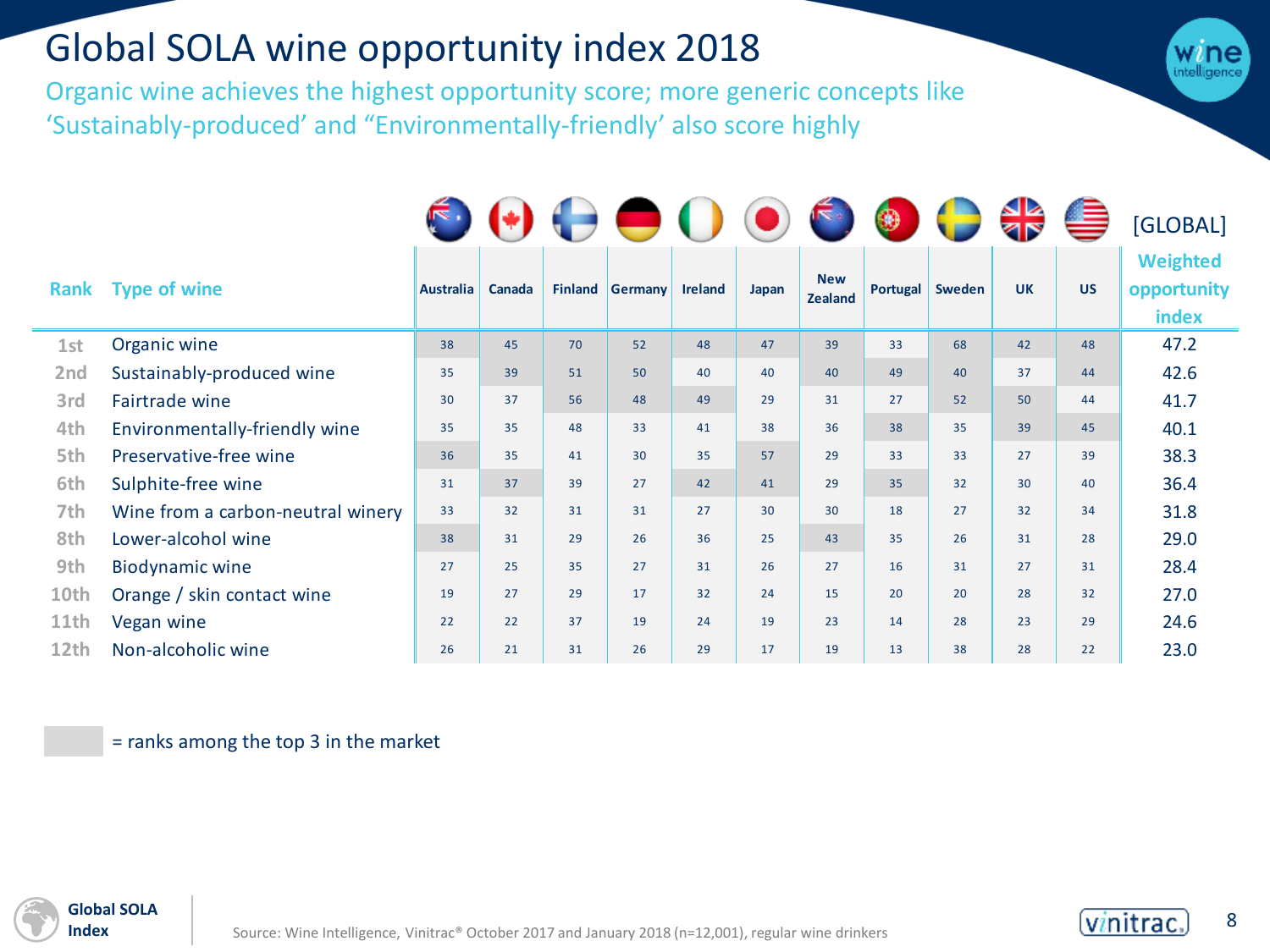

For more information about Wine Intelligence please contact us:

Wine Intelligence 109 Maltings Place 169 Tower Bridge Road London SE1 3LJ UK

Web: www.wineintelligence.com Telephone: +44 (0)20 7378 1277 Email: info@wineintelligence.com